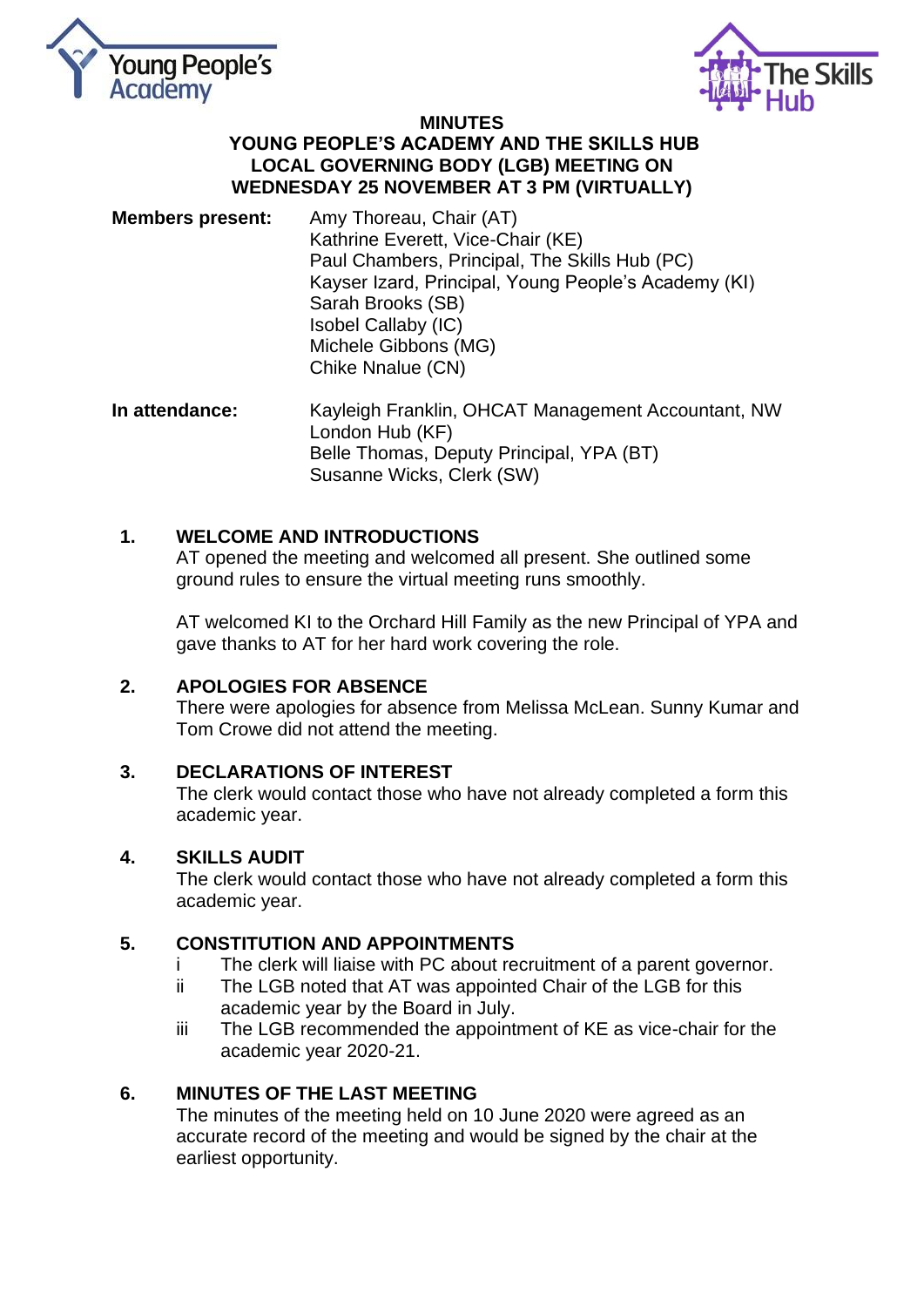### **7. MATTERS NOT COVERED ELSEWHERE ON THE AGENDA**

- i SW to circulate the Covid-19 appendices to the Safeguarding Policy and Local Offer for each school.
- ii CN hasn't been able to meet with IC due to Covid-19 restrictions and undertook to arrange a meeting as soon as possible.

### **8. FINANCE AND FUNDING**

**i.** Young People's Academy Final Accounts 2019-20 KF noted that the final accounts remain draft until they had been audited but were unlikely to change a great deal.

KF reported that the school ended the year in a positive position, with a surplus of £176K, which was not budgeted but was due to a range of factors, largely income exceeding budget by £64K. KF advised that this was due to successful negotiations with the local authority around rates of funding for out of brough students. There was also some further income for off-site provision of alternative education.

KF also outlined the savings made, largely due to the measures in place to minimise the risks around Covid-19. There were savings on curriculum, staffing, CPD and other operating costs.

At year-end, £335K was added to the reserves leading to a total of £597K. A contribution of £30K has been added to the OHCAT reserves in accordance with the revised Reserves Policy. This amounts to 101 days against a target of 45-60 days. Although the Trust is not required to give a financial health rating for Academies, its policy is to do so for internal use and the grade for YPA is Outstanding.

**ii.** Young People's Academy Management Accounts September 2020 KF introduced the September management accounts, flagging that it was only the first month of the budget. She noted that the budget is showing a £9K surplus against a budgeted deficit of £6K but encouraged Governors to keep in mind that this will be a very challenging year for the school's finances with spending on students needed to re-engage them into learning.

KF advised that student number are currently at 57 against 58 set in the budget which is very positive for this school which tends to have larger numbers in higher year groups. The local authority has agreed additional funding for specific students amounting to £21K and commended the school for its pro-active approach to consulting with the local authority.

The staffing costs ratio is slightly low this month at 66% due to levels of agency staff. KF explained that the premises budget is slightly overspent due to works needed at the start of term which had to be addressed immediately.

KF advised that the OHCAT Finance Team is implementing new finance software which is experiencing some inevitable teething problems. She confirmed that there were no issues causing concern at this stage. BT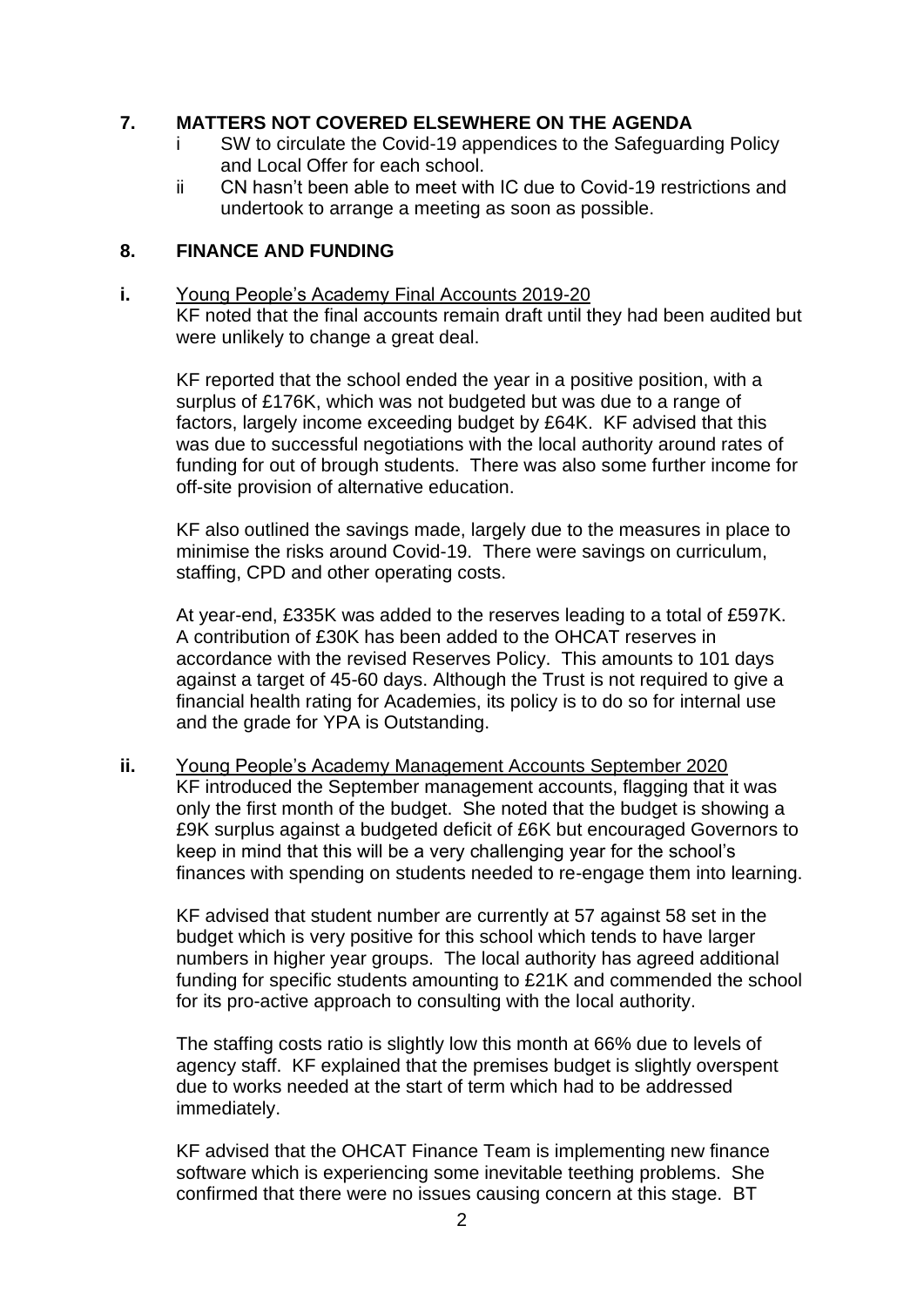added that it is hoped that there will be 60 students on roll by February halfterm.

**iii.** The Skills Hub Final Accounts 2019-20

KF reported that the year ended with a surplus of £143K against a budgeted £7K surplus. The total income was lower than budgeted, with fewer students admitted than the 113 in the budget. The school must have between 68 to 71 students to avoid a clawback in funding from the local authority and they were successful in that regard, with 98 students on roll at the end of the year.

KF reminded Governors of the challenge for a setting such as this to manage their budget, but although income was £110K lower than budgeted, there were savings made due to Covid-19, such as curriculum, premises, staffing and operating costs.

At year-end, £143K was added to the reserves leading to a total of £859K. amounts to 158 days against a target of 45-60 days, with a financial health grade of Outstanding.

**iv.** The Skills Hub Management Accounts September 2020

KF introduced the September management accounts, flagging that it was only the first month of the budget. She noted that the budget is showing a £9K surplus against a budgeted deficit of £17K.

KF reminded Governors that a deficit budget had been set for 2020-21 due to the uncertainty around student numbers. In September there were 64 on roll, 37 of whom were students who had been permanently excluded. The forecast has been appropriately adjusted and engagement with LB Hillingdon is much more positive. They have agreed to fund 64 placed during this term, and the school will contribute some costs from their reserves.

KF reported that salary expenditure is at 75% against a budgeted 80%, as the school has deliberately not sought to recruit to some vacancies. The premises and curriculum budgets are on target. KF and PC meet every two weeks to go through the budget and monitor the risks.

AT thanked KF for her very thorough reports.

Reports received.

# **9. PRINCIPAL'S REPORTS**

# **i.** Young People's Academy

KI presented her report and particularly highlighted the "what is working well" and "how do we move forwards" sections under each of the five categories. She also pointed Governors' attention to the data supplied in the appendices and welcomed comments and questions.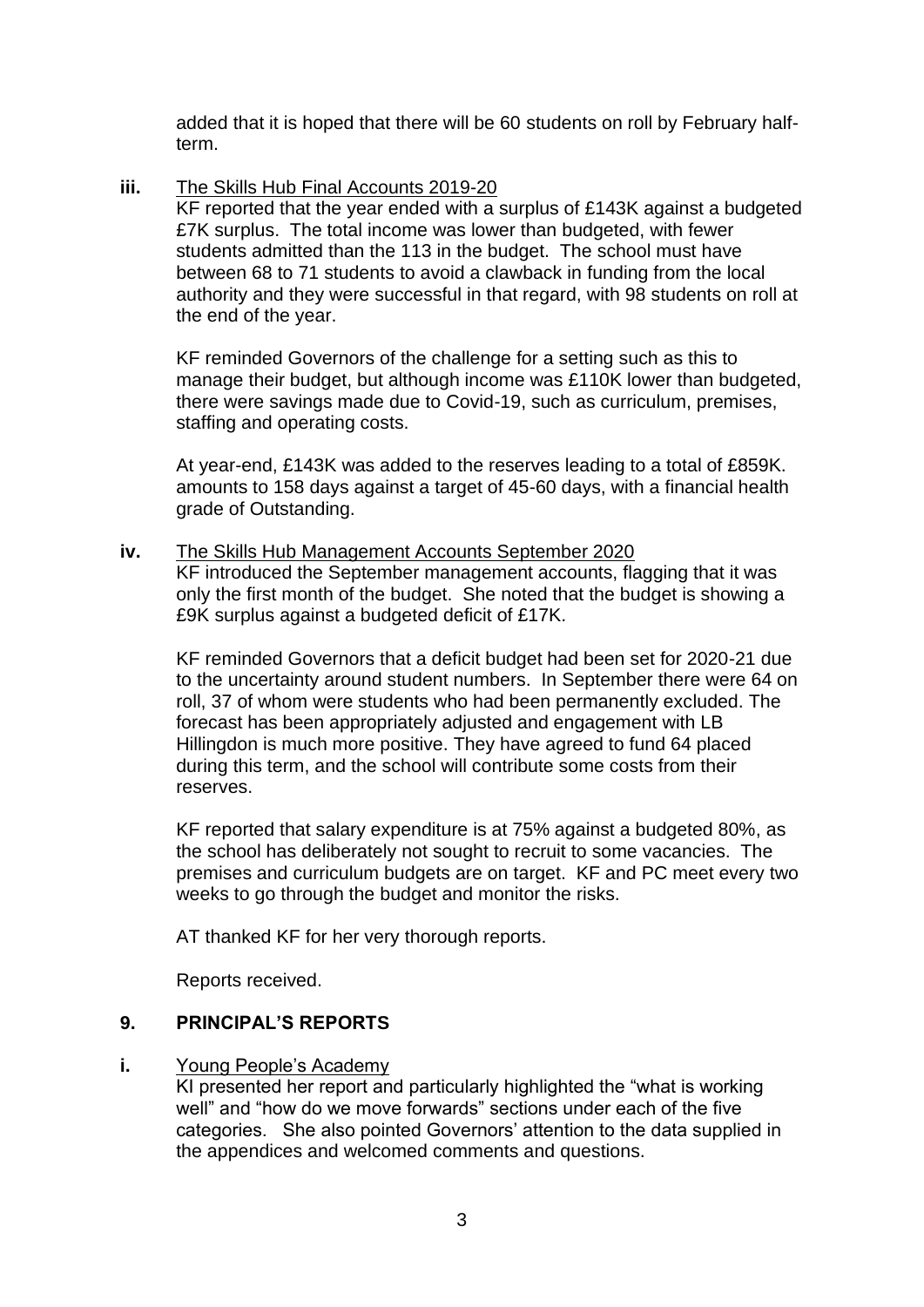CN asked if there is normally a spike in the number of bullying incidents in the autumn term and BT confirmed that there was in a normal year. Given the extraordinary circumstances this year, there had been a higher than average spike as students settle back into school after, for some, a long period of absence. She also flagged that the majority of incidents could be attributed to three specific students, and appropriate action has been taken to address this. BT explained that there can also be incidents of bullying among new Year 7 students as they settle in. She reassured Governors that there has been great improvement as the term has progressed. IC added that all incidents are recorded on the MyConcern software and undertook to demonstrate to CN how this is done when they are next able to meet.

KI explained how Classroom Monitor is being used to ensure that evidence can be captured on students' progress and the impact of any interventions. BT also reported that she is finalising a Social and Emotional Development matrix which will enable even better analysis of students' progress.

MG commended staff for all the work done during the lockdown and asked for an update on staff morale and wellbeing. KI reassured Governors that expectations of staff are realistic, and SLT make efforts to reduce their workload where possible. KI and BT are working on a 'Covid ready' plan to ensure that learning can continue should a student or member of staff be forced to self-isolate.

Noting the negative impact that Covid-19 has had on attendance across the country, CN asked what interventions and measures the school has put in place to meet this challenge. KI explained that the Skills Coaches make daily contact with those not attending schools, and there have been home visits with those who are hard to reach. Where needed, the school maintains contact with outside agencies, such as Social Care. BT added that attendance this term compares well with last year, and students seem to welcome being back in school. KI acknowledged the challenge in monitoring students' work when they are not in school and support is given where needed, such as supplying IT devices.

#### **ii.** The Skills Hub

PC gave a detailed introduction to his report, highlighting the focus, commitment and resilience of all staff at the Skills Hub who have gone beyond the call of duty during this very challenging time.

PC advised that the Transitions Co-ordinator has had a positive impact and organised an event in August for results day, with students accessing careers advice and support. There is now increased focus on the Year 11 cohort who are understandably anxious about their future beyond school. Staff are looking at how best to work with those students struggling to engage and access education due to challenging issues outside school and are trying to make the most of the support and guidance available, such as access to sporting or music facilities.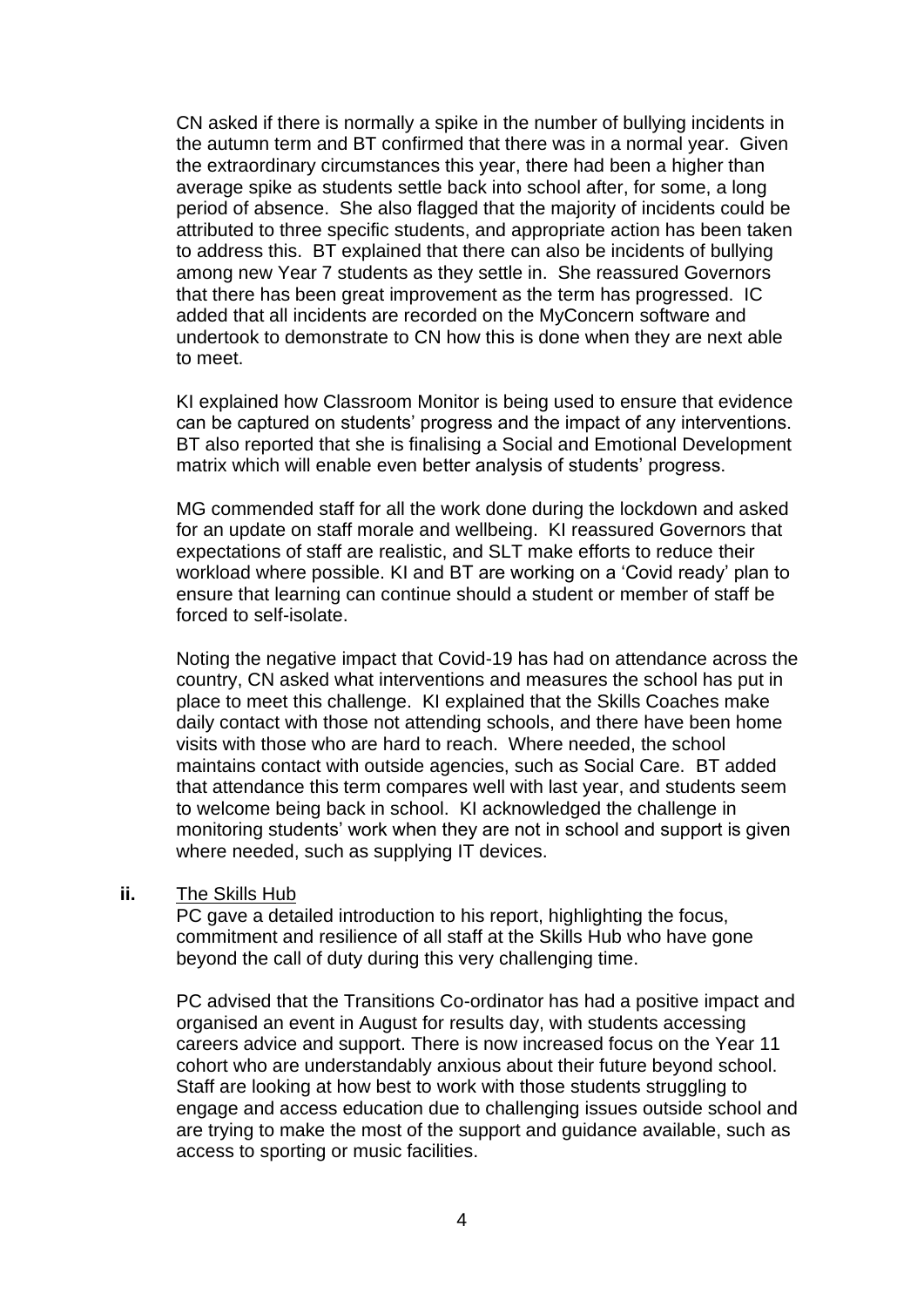PC flagged the work that has been done by the Safeguarding Team during this time, explaining that some students were contacted on a daily basis with support given to them and, in some cases, their family. Staff at both schools have observed with increasing concern a link between young people with complex SEN and mental health issues and are considering the appointment of a joint SENCO across both schools.

Attendance so far this term has been 86% which compares well against the national average for a PRU which is 74%. As with the YPA, students seem to want to be in school and are pleased to be in a safe space. Behaviour was better than expected with a friendly atmosphere in school. Assemblies have been re-introduced as they are integral to school life and are well received by the learners.

PC reported that young people are being offered the opportunity to undertake short AQA courses, with those most suitable being identified by the Assistant Principal.

PC described a recent visit to the school by the singer Mica Paris and the impact it had on the young people. Governors will be able to see the film on 'Songs of Praise' on 27 December 2020.

PC welcomed comments and questions. KE commended PC and all of his staff for their hard work which is evident in the improvements made and asked how this is celebrated with staff. PC advised that staff are celebrated every day, but at the end of the first half-term there was a Hallowe'en event for staff, with food and music. IC added that PC has an open-door policy for staff, with all confident to approach him for guidance and support.

PC shared an excerpt from a short film which is being developed for prospective parents who may have some concerns about their child attending the school. The film also celebrates staff and gives them a chance to share their stories. Governors were very pleased to view the film and look forward to watching the final version.

AT reported that she was able to visit this school this term and was welcomed by all.

AT thanked KI and PC for their very thorough reports.

Reports received.

#### **10. GOVERNOR VISITS, DEVELOPMENT AND TRAINING**

#### Portfolio Management

AT asked all Governors to indicate, by email to the clerk, their preferred portfolio area by Friday 5 December. She would then review all the allocations and report back to everyone.